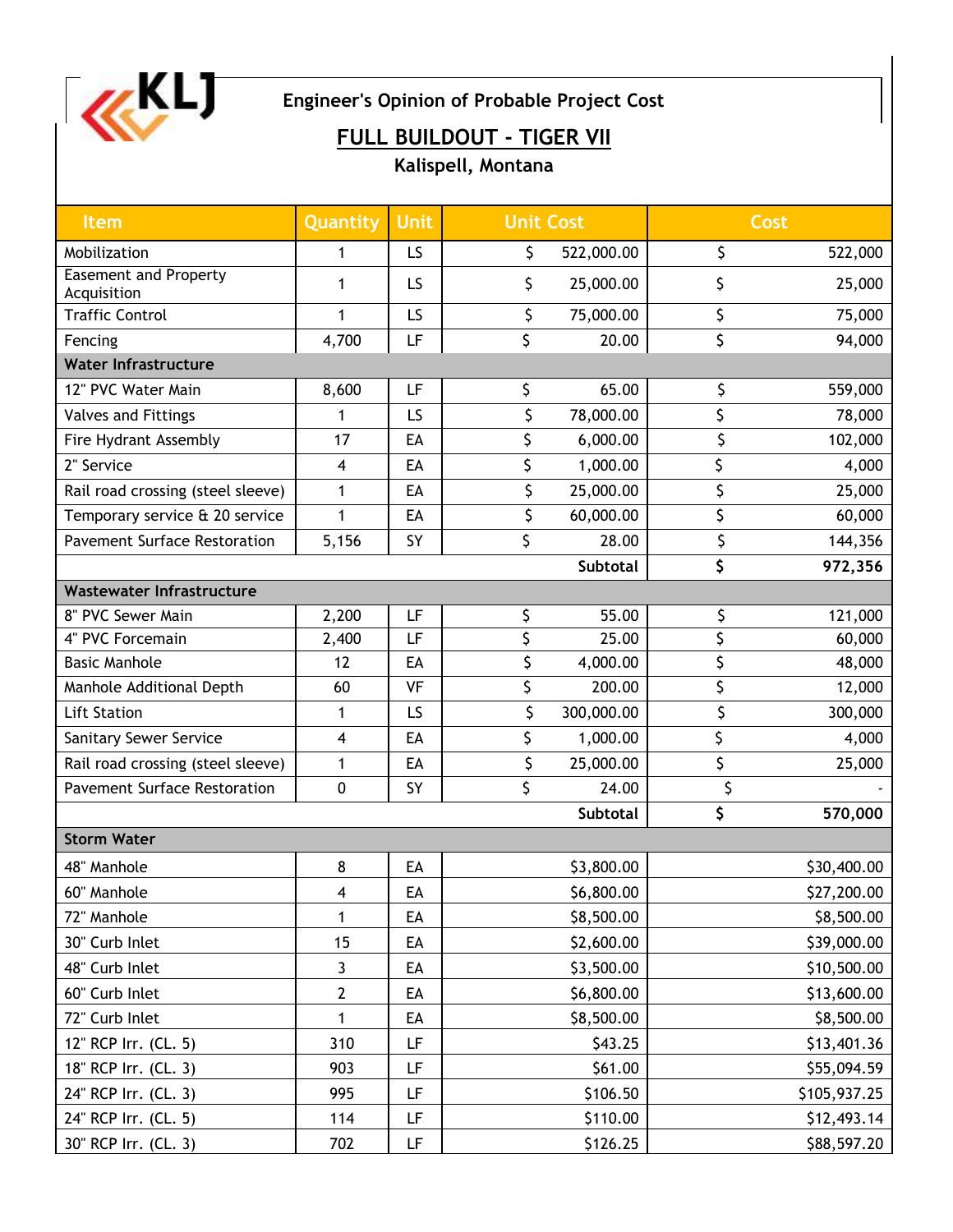| 30" RCP Irr. (CL. 5)                                    | 223            | LF                |    | \$135.00         |     | \$30,138.35           |
|---------------------------------------------------------|----------------|-------------------|----|------------------|-----|-----------------------|
| Pond Excavation                                         | 2,989          | CY                |    | \$6.00           |     | \$17,931.36           |
| Pond Embankment                                         | 1,493          | <b>CY</b>         |    | \$3.00           |     | \$4,477.53            |
| Concrete Dig Out Excavation                             | 3,309          | <b>CY</b>         |    | \$10.00          |     | \$33,086.20           |
| <b>Filter Sand</b>                                      | 476            | CY                |    | \$30.00          |     | \$14,291.10           |
| Riprap                                                  | 133            | <b>CY</b>         |    | \$85.00          |     | \$11,290.55           |
| Lagoon Site Seeding and                                 |                |                   |    |                  |     |                       |
| Fertilizing                                             | 1.0            | <b>ACRE</b><br>SY |    | \$800.00         |     | \$815.34              |
| Hydromulch<br><b>Tackifier</b>                          | 4,933          | SY                |    | \$0.70<br>\$0.25 |     | \$3,452.95            |
|                                                         | 4,933          |                   |    | Subtotal         | \$  | \$1,233.20<br>529,940 |
| Misc. Utilities                                         |                |                   |    |                  |     |                       |
| Lighting, telephone, & fiber                            | 1              | LS                | \$ | 100,000.00       | \$  | 100,000               |
| Power & Electrical                                      | 1              | LS                | \$ | 110,000.00       | \$  | 110,000               |
| <b>Natural Gas</b>                                      | 1              | LS                | \$ | 100,000.00       | \$  | 100,000               |
|                                                         |                |                   |    | <b>Subtotal</b>  | \$  | 310,000               |
| Grading                                                 |                |                   |    |                  |     |                       |
| Demolition                                              | 1              | LS                | \$ | 75,000.00        | \$  | 75,000                |
| Hydroseed slopes & slope<br>stabilization               | 8.0            | AC                | \$ | 25,000.00        | \$  | 200,000               |
| <b>Cut and Onsite Fill</b>                              | 164,229        | <b>CY</b>         | \$ | 4.50             | \$  | 739,031               |
| <b>Cut and Waste Fill Offsite</b>                       | 192,713        | <b>CY</b>         | \$ | 12.00            | \$  | 2,312,556             |
|                                                         |                |                   |    | <b>Subtotal</b>  | \$  | 3,326,587             |
| Road Improvements to E. Oregon, Flathead Dr & Inside Rd |                |                   |    |                  |     |                       |
| Removal of existing asphalt                             | 11,200         | SY                | \$ | 3.50             | \$  | 39,200                |
| Geotextile                                              | 26,400         | SY                | \$ | 1.25             | \$  | 33,000                |
| Geogrid                                                 | 26,400         | SY                | \$ | 2.50             | \$  | 66,000                |
| Road Gravel Base Course (6") &<br>Subbase (12")         | 11,496         | <b>CY</b>         | \$ | 25.00            | \$  | 287,407               |
| Sidewalk Gravel Base Course<br>(4")                     | 230            | <b>CY</b>         | \$ | 35.00            | \$. | 8,037                 |
| Asphalt Pavement (4")                                   | 22,933         | SY                | \$ | 24.00            | \$  | 550,400               |
| Asphalt Concrete binder                                 | 299            | ton               | \$ | 650.00           | \$  | 194,532               |
| RR xing safety equipment (2)<br>crossings)              | $\overline{2}$ | EA                | \$ | 400,000.00       | \$  | 800,000               |
| Signs (monument)                                        | 1              | LS                | \$ | 5,000.00         | \$  | 5,000                 |
| Boulevard                                               | 2.00           | AC                | \$ | 2,500.00         | \$  | 5,000                 |
| Curb and Gutter                                         | 7,270          | LF                | \$ | 32.00            | \$  | 232,640               |
| Sidewalk (5' Wide One Side of<br>Road)                  | 15,500         | <b>SF</b>         | \$ | 7.00             | \$  | 108,500               |
| Gravel interior road after<br>grading                   | 1,175          | <b>CY</b>         | \$ | 35.00            | \$  | 41,136                |
|                                                         |                |                   |    | Subtotal         | \$  | 2,370,852             |
| <b>Flathead Drive Traffic Signal</b>                    |                |                   |    |                  |     |                       |
| Install Signal at Flathead Dr.<br>and US <sub>2</sub>   | 1              | LS                | \$ | 250,000.00       | \$  | 250,000               |
|                                                         |                |                   |    | Subtotal         | \$  | 250,000               |
|                                                         |                |                   |    |                  |     |                       |
|                                                         |                |                   |    |                  |     |                       |
|                                                         |                |                   |    |                  |     |                       |